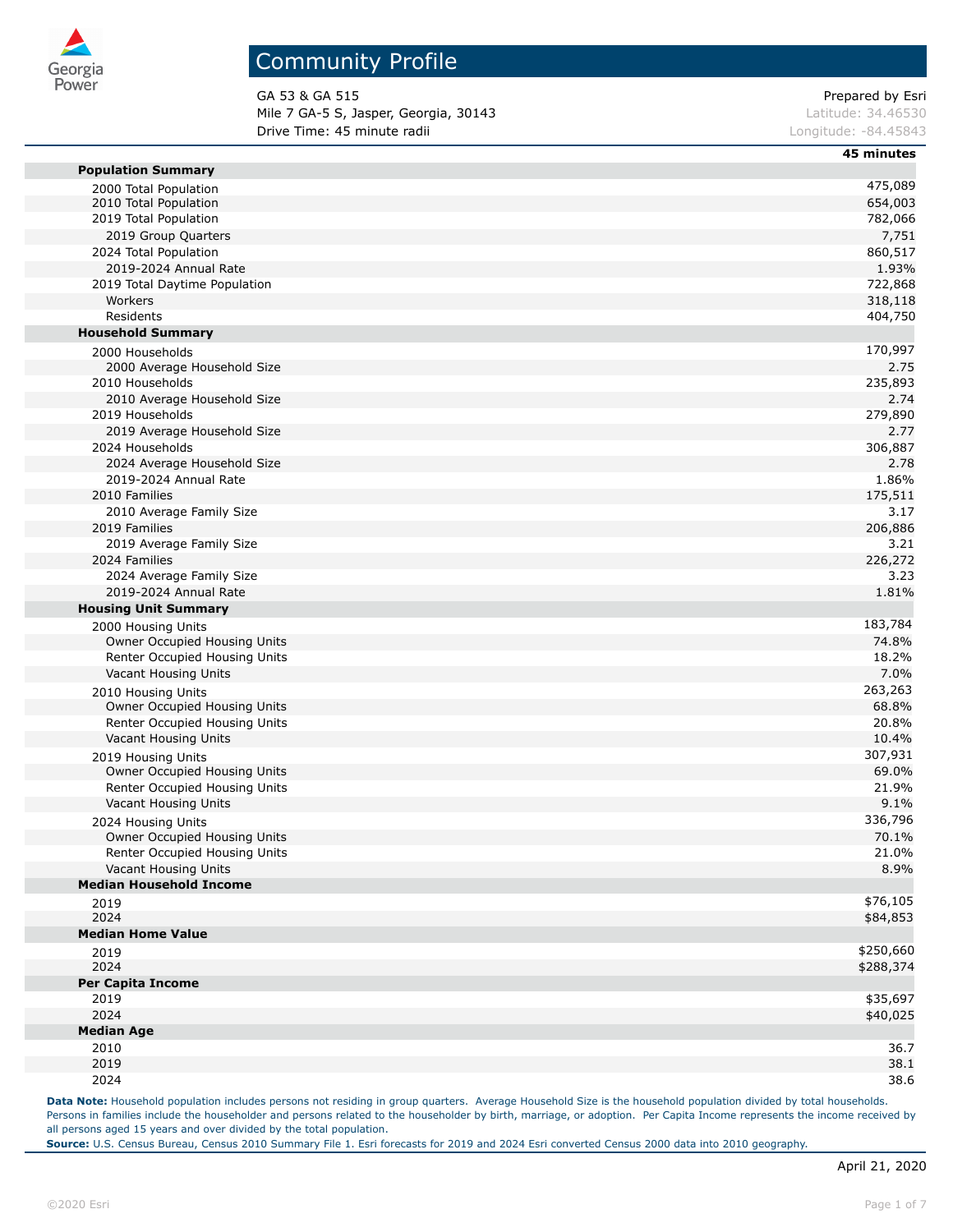

GA 53 & GA 515 Prepared by Esri Mile 7 GA-5 S, Jasper, Georgia, 30143 **Latitude: 34.46530** Latitude: 34.46530 **Drive Time: 45 minute radii Longitude: -84.45843** Longitude: -84.45843

|                                            | 45 minutes |
|--------------------------------------------|------------|
| 2019 Households by Income                  |            |
| Household Income Base                      | 279,890    |
| $<$ \$15,000                               | 6.7%       |
| \$15,000 - \$24,999                        | 6.2%       |
| \$25,000 - \$34,999                        | 6.8%       |
| \$35,000 - \$49,999                        | 11.5%      |
| \$50,000 - \$74,999                        | 17.9%      |
| \$75,000 - \$99,999                        | 14.3%      |
| $$100,000 - $149,999$                      | 18.9%      |
| \$150,000 - \$199,999                      | 8.6%       |
| \$200,000+                                 | 9.0%       |
| Average Household Income                   | \$99,854   |
| 2024 Households by Income                  |            |
| Household Income Base                      | 306,887    |
| $<$ \$15,000                               | 5.0%       |
| $$15,000 - $24,999$                        | 5.1%       |
| \$25,000 - \$34,999                        | 5.8%       |
| \$35,000 - \$49,999                        | 10.3%      |
| \$50,000 - \$74,999                        | 16.9%      |
| \$75,000 - \$99,999                        | 14.6%      |
| $$100,000 - $149,999$                      | 21.4%      |
| \$150,000 - \$199,999                      | 10.7%      |
| \$200,000+                                 | 10.1%      |
| Average Household Income                   | \$112,379  |
| 2019 Owner Occupied Housing Units by Value |            |
| Total                                      | 212,451    |
| $<$ \$50,000                               | 2.9%       |
| \$50,000 - \$99,999                        | 5.3%       |
| \$100,000 - \$149,999                      | 10.5%      |
| \$150,000 - \$199,999                      | 17.1%      |
| \$200,000 - \$249,999                      | 13.9%      |
| \$250,000 - \$299,999                      | 13.2%      |
| \$300,000 - \$399,999                      | 15.1%      |
| \$400,000 - \$499,999                      | 9.7%       |
| \$500,000 - \$749,999                      | 8.9%       |
| \$750,000 - \$999,999                      | 2.0%       |
| \$1,000,000 - \$1,499,999                  | 0.7%       |
| \$1,500,000 - \$1,999,999                  | 0.3%       |
| $$2,000,000 +$                             | 0.3%       |
| Average Home Value                         | \$306,082  |
| 2024 Owner Occupied Housing Units by Value |            |
| Total                                      | 236,091    |
| $<$ \$50,000                               | 2.2%       |
| \$50,000 - \$99,999                        | 3.8%       |
| \$100,000 - \$149,999                      | 7.5%       |
| \$150,000 - \$199,999                      | 13.9%      |
| \$200,000 - \$249,999                      | 12.7%      |
| \$250,000 - \$299,999                      | 12.9%      |
| \$300,000 - \$399,999                      | 16.9%      |
| \$400,000 - \$499,999                      | 12.3%      |
| \$500,000 - \$749,999                      | 12.8%      |
| \$750,000 - \$999,999                      | 3.1%       |
| \$1,000,000 - \$1,499,999                  | 1.0%       |
| \$1,500,000 - \$1,999,999                  | 0.4%       |
| $$2,000,000 +$                             | 0.5%       |
| Average Home Value                         | \$354,794  |

Data Note: Income represents the preceding year, expressed in current dollars. Household income includes wage and salary earnings, interest dividends, net rents, pensions, SSI and welfare payments, child support, and alimony.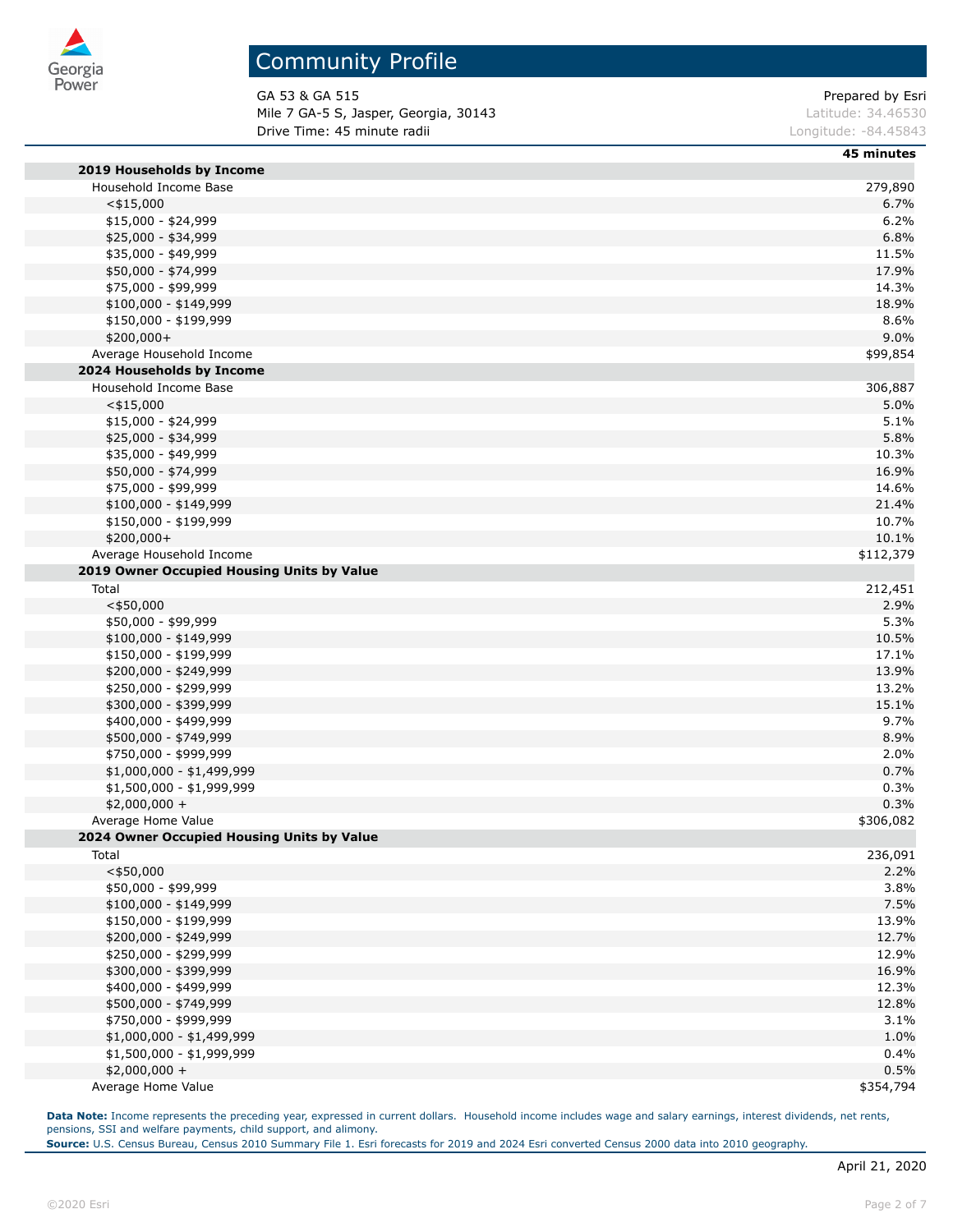

GA 53 & GA 515 Prepared by Esri Mile 7 GA-5 S, Jasper, Georgia, 30143 **Latitude: 34.46530** Latitude: 34.46530 **Drive Time: 45 minute radii Longitude: -84.45843 Longitude: -84.45843** 

|                        | 45 minutes |
|------------------------|------------|
| 2010 Population by Age |            |
| Total                  | 654,003    |
| $0 - 4$                | 6.9%       |
| $5 - 9$                | 7.7%       |
| $10 - 14$              | 7.5%       |
| $15 - 24$              | 12.8%      |
| $25 - 34$              | 12.5%      |
| $35 - 44$              | 15.8%      |
| $45 - 54$              | 15.3%      |
| $55 - 64$              | 11.3%      |
| $65 - 74$              | 6.3%       |
| $75 - 84$              | 2.9%       |
| $85 +$                 | 0.9%       |
| $18 +$                 | 73.5%      |
| 2019 Population by Age |            |
| Total                  | 782,067    |
| $0 - 4$                | 6.3%       |
| $5 - 9$                | 6.9%       |
| $10 - 14$              | 7.2%       |
| $15 - 24$              | 12.1%      |
| $25 - 34$              | 13.3%      |
| $35 - 44$              | 13.7%      |
| $45 - 54$              | 14.0%      |
| $55 - 64$              | 12.8%      |
| $65 - 74$              | 8.9%       |
| $75 - 84$              | 3.7%       |
| $85 +$                 | 1.1%       |
| $18 +$                 | 75.7%      |
| 2024 Population by Age |            |
| Total                  | 860,521    |
| $0 - 4$                | 6.3%       |
| $5 - 9$                | 6.7%       |
| $10 - 14$              | 7.0%       |
| $15 - 24$              | 11.7%      |
| $25 - 34$              | 12.9%      |
| $35 - 44$              | 14.4%      |
| $45 - 54$              | 12.8%      |
| $55 - 64$              | 12.5%      |
| $65 - 74$              | 9.7%       |
| 75 - 84                | 4.8%       |
| $85 +$                 | 1.2%       |
| $18 +$                 | 76.1%      |
| 2010 Population by Sex |            |
| Males                  | 321,963    |
| Females                | 332,040    |
| 2019 Population by Sex |            |
| Males                  | 385,194    |
| Females                | 396,872    |
| 2024 Population by Sex |            |
| Males                  | 424,085    |
| Females                | 436,432    |
|                        |            |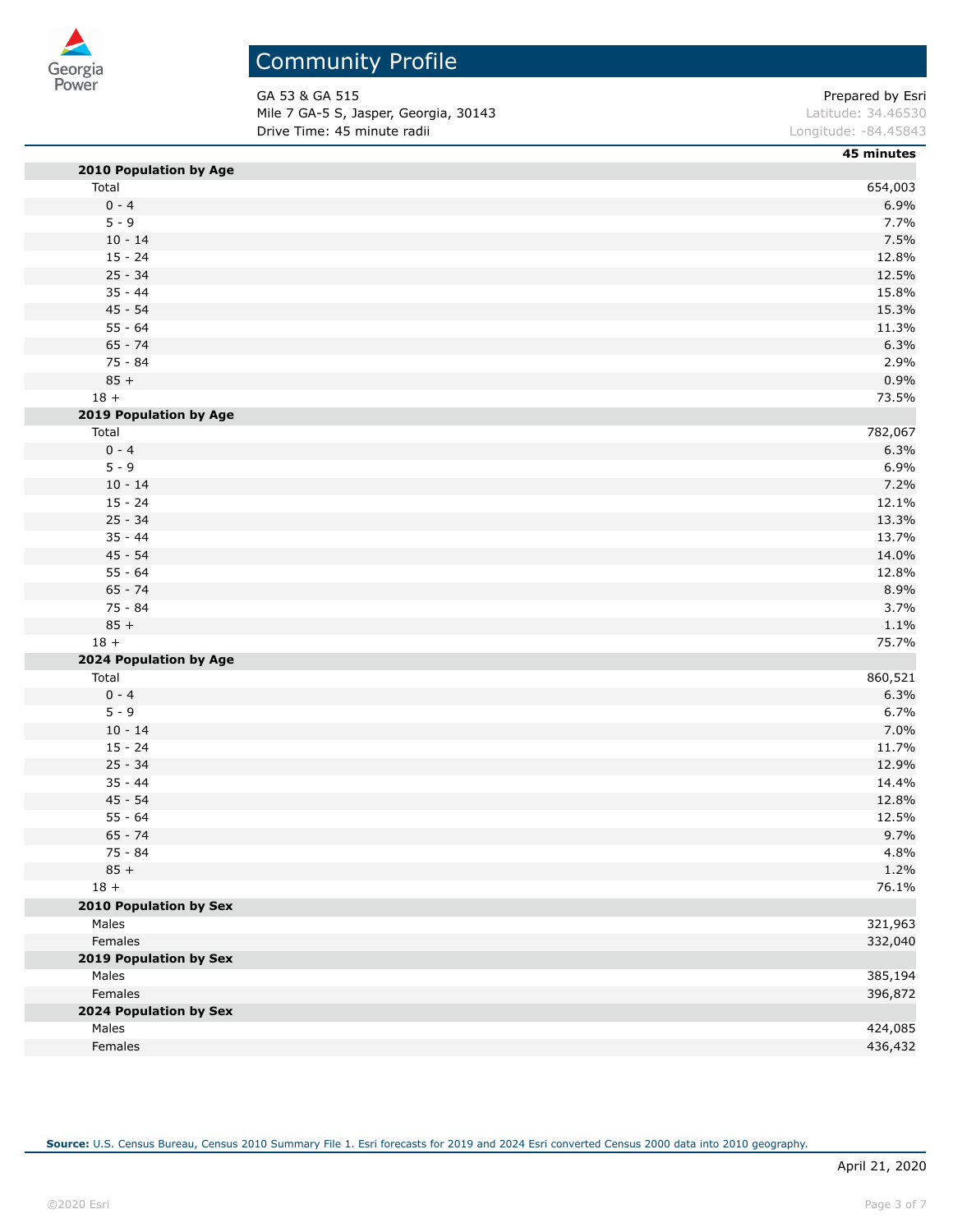

# Community Profile

GA 53 & GA 515 Prepared by Esri Mile 7 GA-5 S, Jasper, Georgia, 30143 **Latitude: 34.46530** Latitude: 34.46530 **Drive Time: 45 minute radii Longitude: -84.45843** Longitude: -84.45843

|                                                    | 45 minutes |
|----------------------------------------------------|------------|
| 2010 Population by Race/Ethnicity                  |            |
| Total                                              | 654,004    |
| White Alone                                        | 83.8%      |
| <b>Black Alone</b>                                 | 7.0%       |
| American Indian Alone                              | 0.3%       |
| Asian Alone                                        | 2.9%       |
| Pacific Islander Alone                             | 0.1%       |
| Some Other Race Alone                              | 3.9%       |
| Two or More Races                                  | 2.0%       |
| Hispanic Origin                                    | 9.2%       |
| Diversity Index                                    | 41.1       |
| 2019 Population by Race/Ethnicity                  |            |
| Total                                              | 782,067    |
| White Alone                                        | 80.4%      |
| <b>Black Alone</b>                                 | 8.5%       |
| American Indian Alone                              | 0.4%       |
| Asian Alone                                        | 3.7%       |
| Pacific Islander Alone                             | 0.1%       |
| Some Other Race Alone                              | 4.4%       |
| Two or More Races                                  | 2.6%       |
| Hispanic Origin                                    | 10.5%      |
| Diversity Index                                    | 46.8       |
| 2024 Population by Race/Ethnicity                  |            |
| Total                                              | 860,517    |
| White Alone                                        | 78.4%      |
| <b>Black Alone</b>                                 | 9.3%       |
| American Indian Alone                              | 0.4%       |
| Asian Alone                                        | 4.2%       |
| Pacific Islander Alone                             | 0.1%       |
| Some Other Race Alone                              | 4.8%       |
| Two or More Races                                  | 2.9%       |
| Hispanic Origin                                    | 11.5%      |
| Diversity Index                                    | 50.2       |
| 2010 Population by Relationship and Household Type |            |
| Total                                              | 654,003    |
| In Households                                      | 98.8%      |
| In Family Households                               | 87.0%      |
| Householder                                        | 26.8%      |
| Spouse                                             | 21.5%      |
| Child                                              | 32.8%      |
| Other relative                                     | 3.9%       |
| Nonrelative                                        | 2.1%       |
| In Nonfamily Households                            | 11.8%      |
| In Group Quarters                                  | 1.2%       |
| <b>Institutionalized Population</b>                | 0.5%       |
| Noninstitutionalized Population                    | 0.7%       |

Data Note: Persons of Hispanic Origin may be of any race. The Diversity Index measures the probability that two people from the same area will be from different race/ ethnic groups. **Source:** U.S. Census Bureau, Census 2010 Summary File 1. Esri forecasts for 2019 and 2024 Esri converted Census 2000 data into 2010 geography.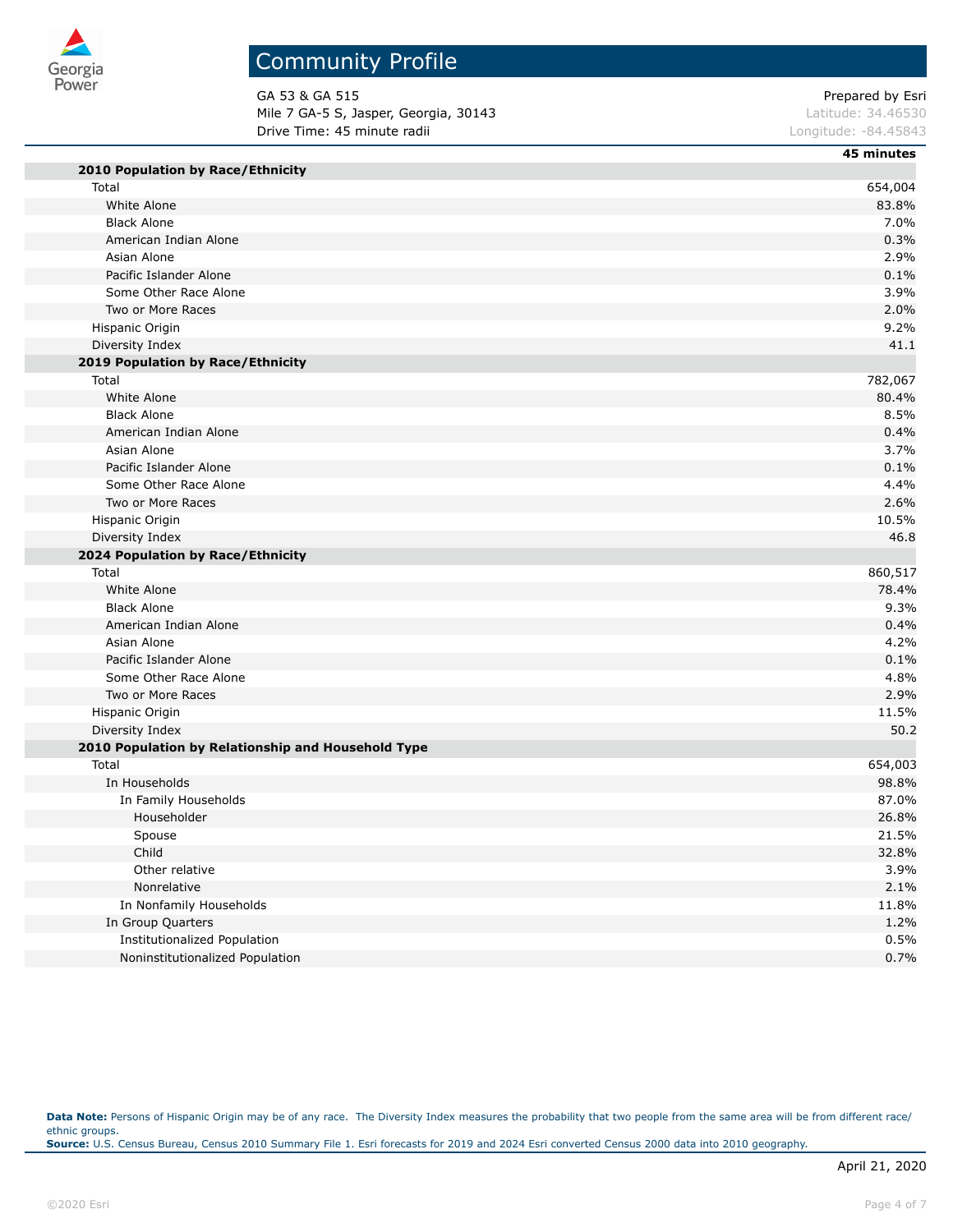

GA 53 & GA 515 Prepared by Esri Mile 7 GA-5 S, Jasper, Georgia, 30143 **Latitude: 34.46530** Latitude: 34.46530 **Drive Time: 45 minute radii Longitude: -84.45843** Longitude: -84.45843

|                                               | 45 minutes |
|-----------------------------------------------|------------|
| 2019 Population 25+ by Educational Attainment |            |
| Total                                         | 528,204    |
| Less than 9th Grade                           | 3.7%       |
| 9th - 12th Grade, No Diploma                  | 6.0%       |
| High School Graduate                          | 19.0%      |
| GED/Alternative Credential                    | 4.3%       |
| Some College, No Degree                       | 20.7%      |
| Associate Degree                              | 7.8%       |
| Bachelor's Degree                             | 25.7%      |
| Graduate/Professional Degree                  | 12.8%      |
| 2019 Population 15+ by Marital Status         |            |
| Total                                         | 623,175    |
| <b>Never Married</b>                          | 26.9%      |
| Married                                       | 58.3%      |
| Widowed                                       | 4.3%       |
| Divorced                                      | 10.6%      |
| 2019 Civilian Population 16+ in Labor Force   |            |
| Civilian Employed                             | 96.7%      |
| Civilian Unemployed (Unemployment Rate)       | 3.3%       |
| 2019 Employed Population 16+ by Industry      |            |
| Total                                         | 382,641    |
| Agriculture/Mining                            | 0.6%       |
| Construction                                  | 8.0%       |
| Manufacturing                                 | 11.4%      |
| Wholesale Trade                               | 3.2%       |
| Retail Trade                                  | 11.9%      |
| Transportation/Utilities                      | 4.9%       |
| Information                                   | 3.1%       |
| Finance/Insurance/Real Estate                 | 7.9%       |
| <b>Services</b>                               | 46.3%      |
| <b>Public Administration</b>                  | 2.8%       |
| 2019 Employed Population 16+ by Occupation    |            |
| Total                                         | 382,640    |
| <b>White Collar</b>                           | 66.2%      |
| Management/Business/Financial                 | 19.2%      |
| Professional                                  | 21.1%      |
| Sales                                         | 13.6%      |
| Administrative Support                        | 12.2%      |
| <b>Services</b>                               | 15.3%      |
| <b>Blue Collar</b>                            | 18.5%      |
| Farming/Forestry/Fishing                      | 0.2%       |
| Construction/Extraction                       | 4.9%       |
| Installation/Maintenance/Repair               | 3.0%       |
| Production                                    | 5.3%       |
| Transportation/Material Moving                | 5.1%       |
| 2010 Population By Urban/ Rural Status        |            |
| <b>Total Population</b>                       | 654,003    |
| Population Inside Urbanized Area              | 70.0%      |
| Population Inside Urbanized Cluster           | 5.4%       |
| Rural Population                              | 24.7%      |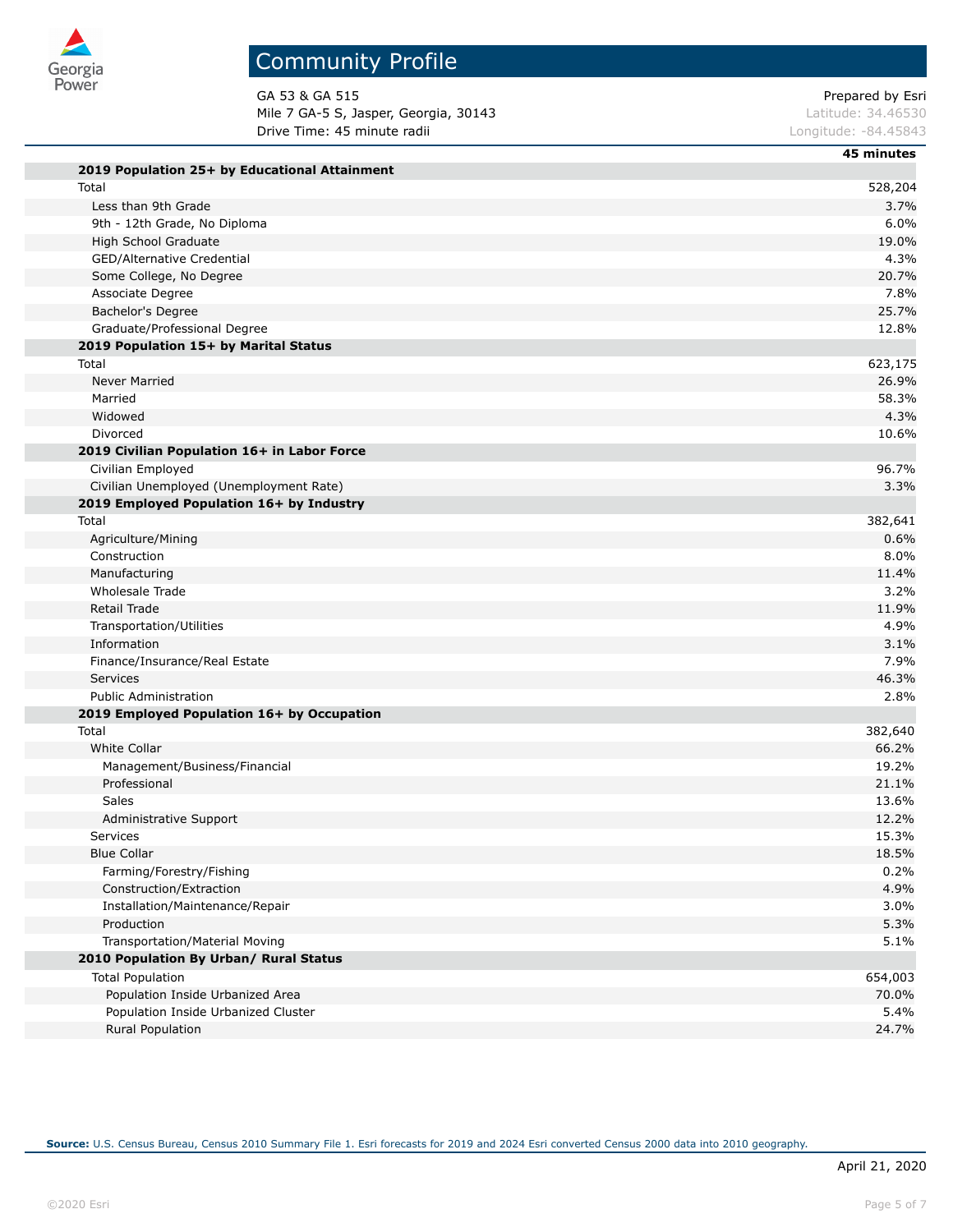

GA 53 & GA 515 Prepared by Esri Mile 7 GA-5 S, Jasper, Georgia, 30143 **Latitude: 34.46530** Latitude: 34.46530 **Drive Time: 45 minute radii Longitude: -84.45843** Longitude: -84.45843

|                                               | 45 minutes |
|-----------------------------------------------|------------|
| 2010 Households by Type                       |            |
| Total                                         | 235,893    |
| Households with 1 Person                      | 20.2%      |
| Households with 2+ People                     | 79.8%      |
| Family Households                             | 74.4%      |
| Husband-wife Families                         | 59.7%      |
| With Related Children                         | 29.8%      |
| Other Family (No Spouse Present)              | 14.7%      |
| Other Family with Male Householder            | 4.2%       |
| With Related Children                         | 2.4%       |
| Other Family with Female Householder          | 10.5%      |
| With Related Children                         | 6.8%       |
| Nonfamily Households                          | 5.4%       |
|                                               |            |
| All Households with Children                  | 39.5%      |
|                                               |            |
| Multigenerational Households                  | 4.2%       |
| Unmarried Partner Households                  | 5.1%       |
| Male-female                                   | 4.4%       |
| Same-sex                                      | 0.7%       |
| 2010 Households by Size                       |            |
| Total                                         | 235,892    |
| 1 Person Household                            | 20.2%      |
| 2 Person Household                            | 33.0%      |
| 3 Person Household                            | 18.1%      |
| 4 Person Household                            | 16.9%      |
| 5 Person Household                            | 7.5%       |
| 6 Person Household                            | 2.7%       |
| 7 + Person Household                          | 1.6%       |
| 2010 Households by Tenure and Mortgage Status |            |
| Total                                         | 235,893    |
| Owner Occupied                                | 76.8%      |
| Owned with a Mortgage/Loan                    | 61.1%      |
| Owned Free and Clear                          | 15.7%      |
| Renter Occupied                               | 23.2%      |
| 2010 Housing Units By Urban/ Rural Status     |            |
| <b>Total Housing Units</b>                    | 263,263    |
| Housing Units Inside Urbanized Area           | 66.3%      |
| Housing Units Inside Urbanized Cluster        | 5.5%       |
| <b>Rural Housing Units</b>                    | 28.1%      |
|                                               |            |

Data Note: Households with children include any households with people under age 18, related or not. Multigenerational households are families with 3 or more parentchild relationships. Unmarried partner households are usually classified as nonfamily households unless there is another member of the household related to the householder. Multigenerational and unmarried partner households are reported only to the tract level. Esri estimated block group data, which is used to estimate polygons or non-standard geography.